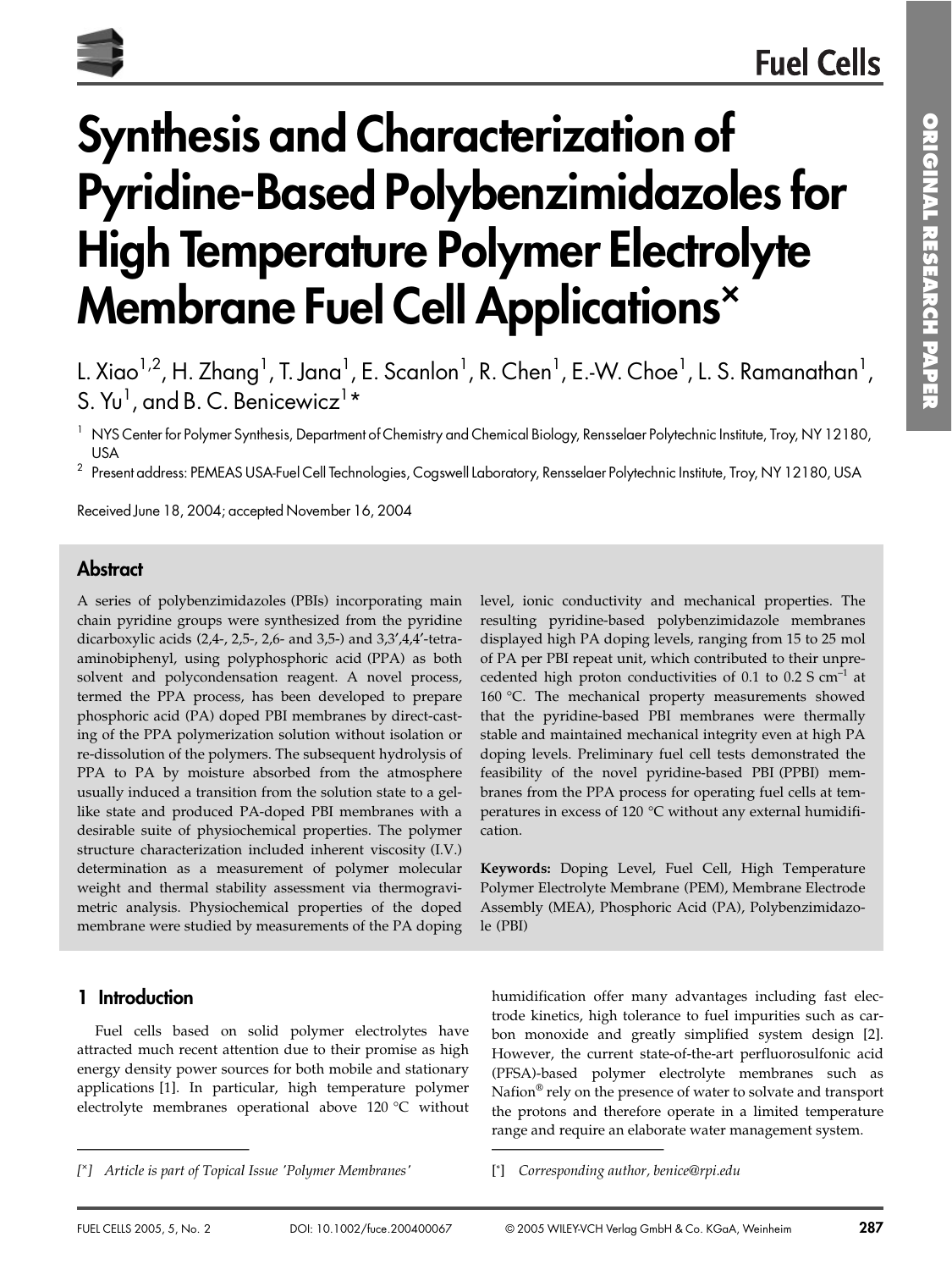Hence, much effort has gone into the development of low-cost, high performance and temperature-resistant alternative polymer electrolyte membranes for high temperature polymer electrolyte membrane fuel cells. Among various approaches developed so far, phosphoric acid (PA) doped polybenzimidazole (PBI) has emerged as a promising candidate for a low-cost and high performance fuel cell membrane material. It has been shown that this polymer electrolyte membrane exhibits high ionic conductivity at temperatures up to 200 °C, low gas permeability, excellent oxidative and thermal stability, and a nearly zero water drag coefficient [3-5]. However, further progress is still needed for the large scale application of PA-doped PBI fuel cell membranes.

The conventional method to prepare PA-doped PBI membranes involves first dissolving the commercially available PBI in an appropriate organic solvent, such as dimethyl acetamide (DMAc) with lithium chloride or trifluoroacetic acid (TFA)-based solvent mixture in a pressurized bomb reactor, then casting the film and subsequently doping the membrane with the desired PA electrolyte [6-8]. A wide range of membrane acid doping levels (3–16 mol of PA per PBI repeat unit) and proton conductivities  $(10^{-5} - 0.13 \text{ S cm}^{-1})$  have been reported with the results varying from author to author due to various membrane preparation processes and various testing conditions  $[4, 9-12]$ . In general, the proton conductivities of the PA-doped PBI membranes increased with higher PA doping levels. For example, Bjerrum et al. reported a conductivity as high as  $0.13$  S cm<sup>-1</sup> at 160 °C with a PA doping level of approximately 13~16 moles of PA per PBI repeat unit using the commercially available PBI with an I.V. of approximately 1.0 dL  $g^{-1}$  [13]. However, the mechanical properties of the membranes at high PA doping levels became poor and not suitable for membrane electrode assembly (MEA) fabrication [7, 14]. Based on the mechanical properties and the conductivity values, it was suggested that the appropriate PA doping levels should be 3.5-7.5 mol of PA per PBI repeat unit. Therefore, the membrane mechanical properties at high PA doping levels have become a major limiting factor for using the PA-doped PBI membranes from the conventional imbibing method for fuel cell applications.

One way to potentially improve the mechanical properties of the PA-doped PBI membranes with high proton conductivity and high PA doping level is to increase the molecular weight of the PBI polymers and to explore new membrane preparation methods. The current industrial standard process to produce the commercially available PBI employs a two-stage melt/solid-state polycondensation method. The I.V.s of the commercially available PBIs are limited to less than 1.2 dL  $g^{-1}$  as a result of the heterogeneous melt/solid-state polymerization. For example, the low molecular weight PBI (I.V. of 0.55~0.8 dL  $g^{-1}$ ) was introduced under the trademark of "Celazole<sup>®</sup>", mainly for molding resin applications [15].

Polyphosphoric acid (PPA) has been widely used as an efficient condensation reagent for the synthesis of high I.V. rigid polybenzimidazoles in good yields [15-17]. Furthermore, polyphosphoric acid is extremely hygroscopic and will

288

hydrolyze to phosphoric acid upon absorption of moisture. Although the synthesis of PBIs in PPA and aspects of the PAdoped PBI membranes for fuel cell applications have been investigated before, no successful attempts have been made to employ PPA as both polymerization medium and film casting solvent. Hence, we propose to employ polyphosphoric acid as polycondensation agent to prepare high molecular weight PBI polymers. In addition, PPA is a precursor to the phosphoric acid and may also serve as a casting solvent and facilitate the direct casting of the polymerization solution without isolation and/or re-dissolution of the PBI polymers. Overall, polyphosphoric acid may provide a unique opportunity to prepare high I.V. PBIs and yield the PA-doped PBI film with a desirable suite of properties in one step.

Among a variety of PBI structures, only limited types of PBIs, which included primarily the commercially available PBI, poly[2,2'-(m-phenylene)-5,5'-bibenzimidazole] (i.e., m-PBI), sulfonated or phosphorylated  $m$ -PBI as well as the poly(2,5-benzimidazole) (i.e., AB-PBI), have been explored for fuel cell applications [18]. No synthetic effort has been employed to systematically synthesize PBIs of different structures and study the effect of the PBI polymer molecular structure on the final film properties. Our present study aims to explore the opportunity of employing PPA to synthesize higher molecular weight PBIs with different molecular structures and study the effect of polymer structure on both film formation process and the final film properties. In particular, the substitution of pyridine dicarboxylic acids for the iso-/ terephthalic acids will increase the number of basic groups in the polymers. A series of pyridine-based polybenzimidazole homopolymers were synthesized from tetraaminobiphenyl (TAB) and 2,4-, 2,6-, 2,5- and 3,5-pyridine dicarboxylic acids using PPA as both polycondensation reagent and film casting solvent. The polymer structure characterization included inherent viscosity (I.V.) determination as a measurement of polymer molecular weight and thermal stability assessment via thermogravimetric analysis. The physiochemical properties of the doped membranes were characterized by measurements of the PA doping level, mechanical properties and ionic conductivity. The preliminary fuel cell tests demonstrated the feasibility of the novel PBI membranes prepared from the PPA process for operating fuel cells at temperatures in excess of 120 °C without any external humidification or pressure requirements.

# 2 Experimental

### 2.1 Materials

Pyridine dicarboxylic acids (2,4-, 2,5-, 2,6- and 3,5- PDAs) were purchased from Acros Chemical (~98% purity) and purified by recrystallization from dilute hydrochloric acid prior to use. 3,3',4,4'-Tetraaminobiphenyl (TAB, polymer grade) was donated by Celanese Ventures, GmbH and used as received. Polyphosphoric acid (115%) was used as supplied from Aldrich Chemical Co. and FMC Corporation.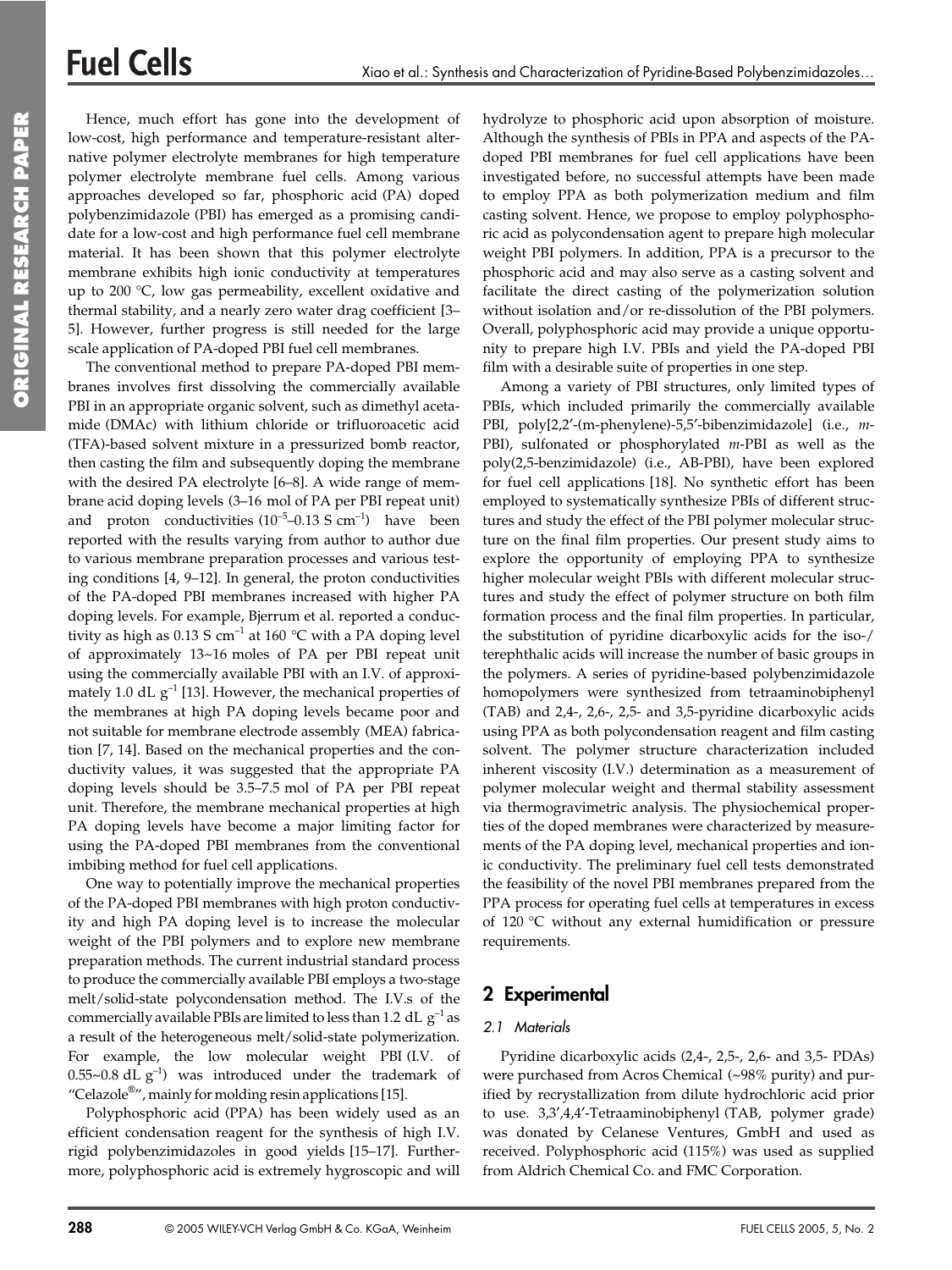#### 2.2 Synthesis of PPBI Homopolymers

The general procedure for the synthesis of pyridine-PBIs (PPBIs) is described as follows: Purified pyridine dicarboxylic acid (12.534 g,  $75$  mmol) and TAB (16.074 g, 75 mmol) were added to a three-neck resin reaction flask in a nitrogen atmosphere glove box, followed by 200~400 g of polyphosphoric acid. The reaction mixture was stirred using a mechanical overhead stirrer and purged with a slow stream of nitrogen and the reaction temperature was controlled by a programmable temperature controller with ramp and soak features. The typical polymerization temperatures were approximately 190-220 °C for 16~24 h. During the polymerization, the reaction mixture became more viscous and developed a dark brown color. A small amount of the reaction mixture was poured into water and isolated as a brown mass. The mass was pulverized, neutralized with ammonium hydroxide, washed thoroughly with water, and dried in a vacuum oven for 24 h at 100 °C to obtain the pyridine PBIs for further characterization.

#### 2.3 Film Formation

The polymer films were prepared by casting the polymerization solution directly onto glass plates using a film applicator with a gate thickness ranging from  $0.127$  mm  $(5 \text{ mil})$  to 0.635 mm (25 mil). The polyphosphoric acid solvent was hydrolyzed to phosphoric acid under controlled conditions (for example, by exposing films for 24 h at 25  $\degree$ C and a relative humidity  $40 \pm 5\%$ ) to obtain polymer electrolyte membranes suitable for film properties and fuel cell testing.

#### 2.4 Characterization Techniques

I.V.s of the polymer samples were measured at a polymer concentration of  $0.2$  g dL<sup>-1</sup> in concentrated sulfuric acid (96%) at 30 °C, using a Cannon<sup>®</sup> Ubbelohde viscometer. Thermogravimetric analyses (TGA) in air and nitrogen were carried out on a Perkin-Elmer® TGA 7 or a Mettler-Toledo TGA/SDTA 851e at an air and nitrogen purging rate of 20 mL min<sup>-1</sup> and a heating rate of 20  $^{\circ}$ C min<sup>-1</sup>. Differential scanning calorimetry (DSC) tests were carried out on a Perkin-Elmer® DSC 7, a TA Instruments® DSC 2920, or a Mettler-Toledo<sup>®</sup> DSC 822e, with N<sub>2</sub> purging at a heating rate of 5 or 10  $^{\circ}$ C min<sup>-1</sup>. The membrane PA doping levels were determined by titrating a piece of membrane sample with standard sodium hydroxide solution with a Metrohm® 716 DMS Titrino titrator. The samples were then washed with water, dried in a vacuum oven at 100 °C for 4 h to obtain the dry weight of polymer for the calculation of PA doping level. The PA doping levels, X, reported as moles of phosphoric acid per PBI repeat unit (PBI $\bullet$  X H<sub>3</sub>PO<sub>4</sub>) were calculated from the equation:

PA doping level  $X = (V_{NaOH} * C_{NaOH}) / (W_{dry}/M_w)$ 

Where  $V_{NaOH}$  and  $C_{NaOH}$  are the volume and the molar concentration of the sodium hydroxide titer, while  $W_{dry}$  is the dry polymer weight and  $M_w$  is the molecular weight of the polymer repeat unit, respectively.

The membrane mechanical properties were tested utilizing a United® Tensile Tester (SSTM-1-PC) with a 22.2 N load cell. Dumb-bell specimens were cut following the ASTM standard D683 (Type V specimens). Tensile properties of all film samples were measured in an air atmosphere at room temperature with a cross head speed of 5 mm  $min^{-1}$ .

Through plane ionic conductivities were measured by a four-probe AC impedance method using a Zahner<sup>®</sup> IM6e spectrometer over a frequency range from 1 Hz to 100 KHz. A two-component model with a resistor in parallel with a capacitor was employed to fit the experimental curve of the membrane resistance across the frequency range. The conductivities of the membrane at different temperatures were calculated from the membrane resistance obtained from the ohmic resistance of the model simulation. Proton conductivity was then calculated from the following equation:

$$
\sigma = D \ / \ (LBR)
$$

where  $D$  is the distance between the two test current electrodes,  $L$  and  $B$  are the thickness and width, respectively, and  $R$ is the resistance value measured. The distance between the test electrode and sensor electrode was 2.0 cm.

# **3** Results and Discussion

#### 3.1 Synthesis and Characterization of PPBI Homopolymers

The synthesis of pyridine-based homopolymers was investigated starting from tetraaminobiphenyl and pyridine dicarboxylic acids  $(2, 4, 2, 6, 2, 5, 4, 3, 5, PDAs)$  in polyphosphoric acid as shown in Scheme 1. Different diacid monomers gave different substitution patterns on the pyridine ring. For instance, the two carboxylic acid groups on 2,5-PDA are opposite to each other and give "para-orientation" while all the other monomers (3,5-, 2,6-, 2,4-) are of "meta-orientation".

There were some previous reports on the preparation of the pyridine-based PBIs in PPA that resulted in low I.V. pyridine-based PBI polymers or incomplete imidazole ring closure [19, 20]. In the present study, the initial polymerizations using diacid monomers without further purification gave PPBIs with I.V.s of less than 1.0 dL  $g^{-1}$ , as shown in Table 1.

Table 1 Inherent viscosity and polymerization data of PPBIs.

| Polymer      | Monomer purity | $\eta_{inh.}$ /dL $g^{-1}$ | Polymerization<br>concentration <sup>a</sup> |
|--------------|----------------|----------------------------|----------------------------------------------|
| $2.5 - PPBI$ | As received    | 0.8                        | $4\% - 18\%$                                 |
|              | Recrystallized | $2.5 - 3.1$                |                                              |
| $3.5-PPBI$   | As received    | 0.6                        | $4\% - 20\%$                                 |
|              | Recrystallized | $1.3 - 1.9$                |                                              |
| 2,4-PPBI     | As received    | 0.3                        | $~17\%$                                      |
|              | Recrystallized | 1.0                        |                                              |
| $2.6$ -PPBI  | As received    | 0.2                        | $~17\%$                                      |
|              | Recrystallized | 1.3                        |                                              |

 $^{\rm a}$  Polymerization concentration: the wt.% of the final polymer.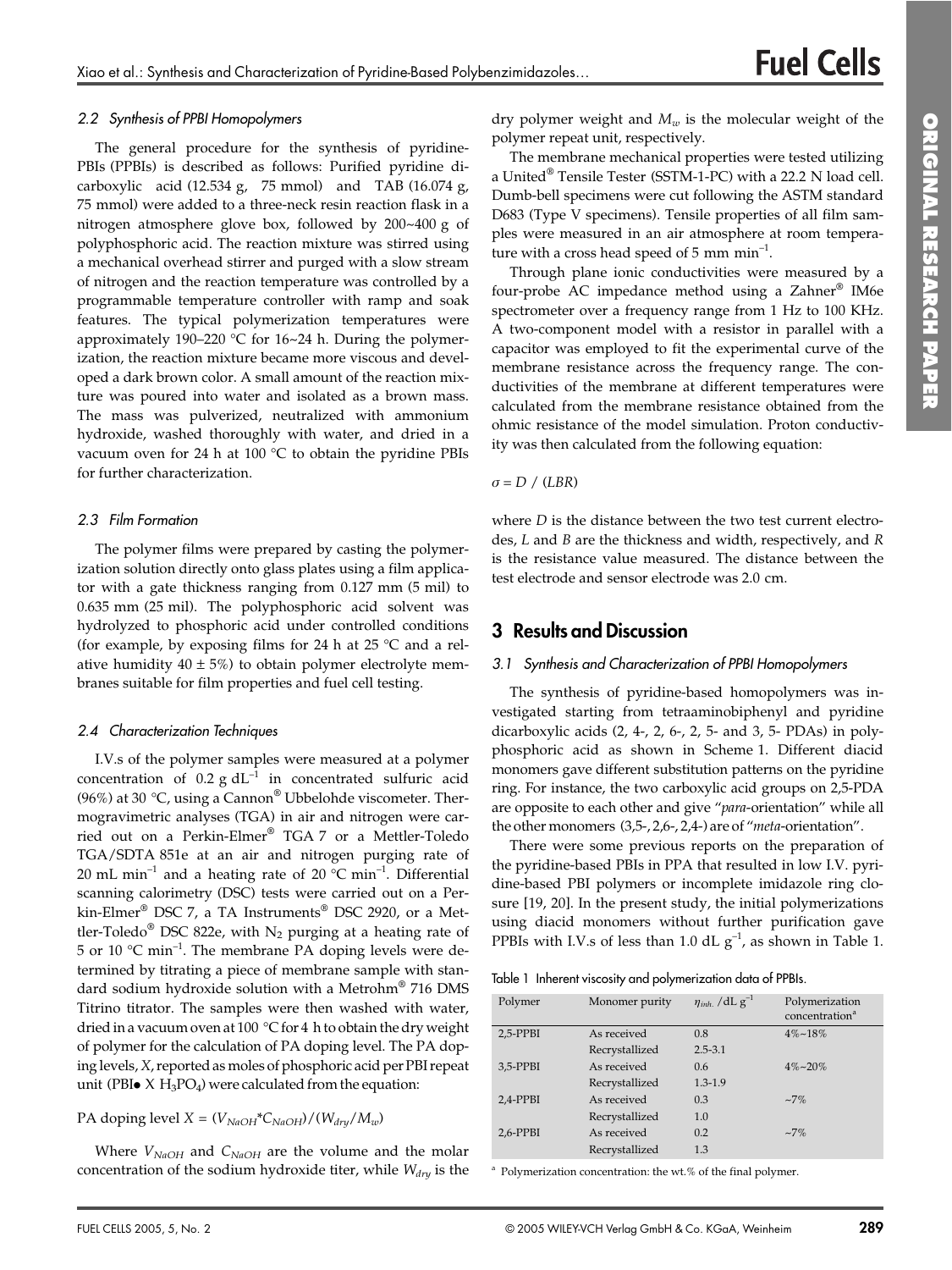# **Fuel Cells**



Scheme 2 The chemical structures of p-PBI and 2,5-PPBI.

Based on the Carother's equation, the monomer purity and accurate stoichiometry are crucial to obtain high I.V. polycondensation polymers. Therefore, a detailed study of the monomer purity and purification method was carried out on all the diacid monomers. DSC scans were employed to monitor the relative purity of the and monomers confirmed the improved monomer purity after purification. Table 1 shows that all diacid monomers polymerized to yield high I.V. pyridine-based PBIs after appropriate purification of starting materials and careful manipulation of polymerization conditions.



Fig. 1 Thermogravimetric analysis traces for PPBI polymers (20 °C min<sup>-1</sup>).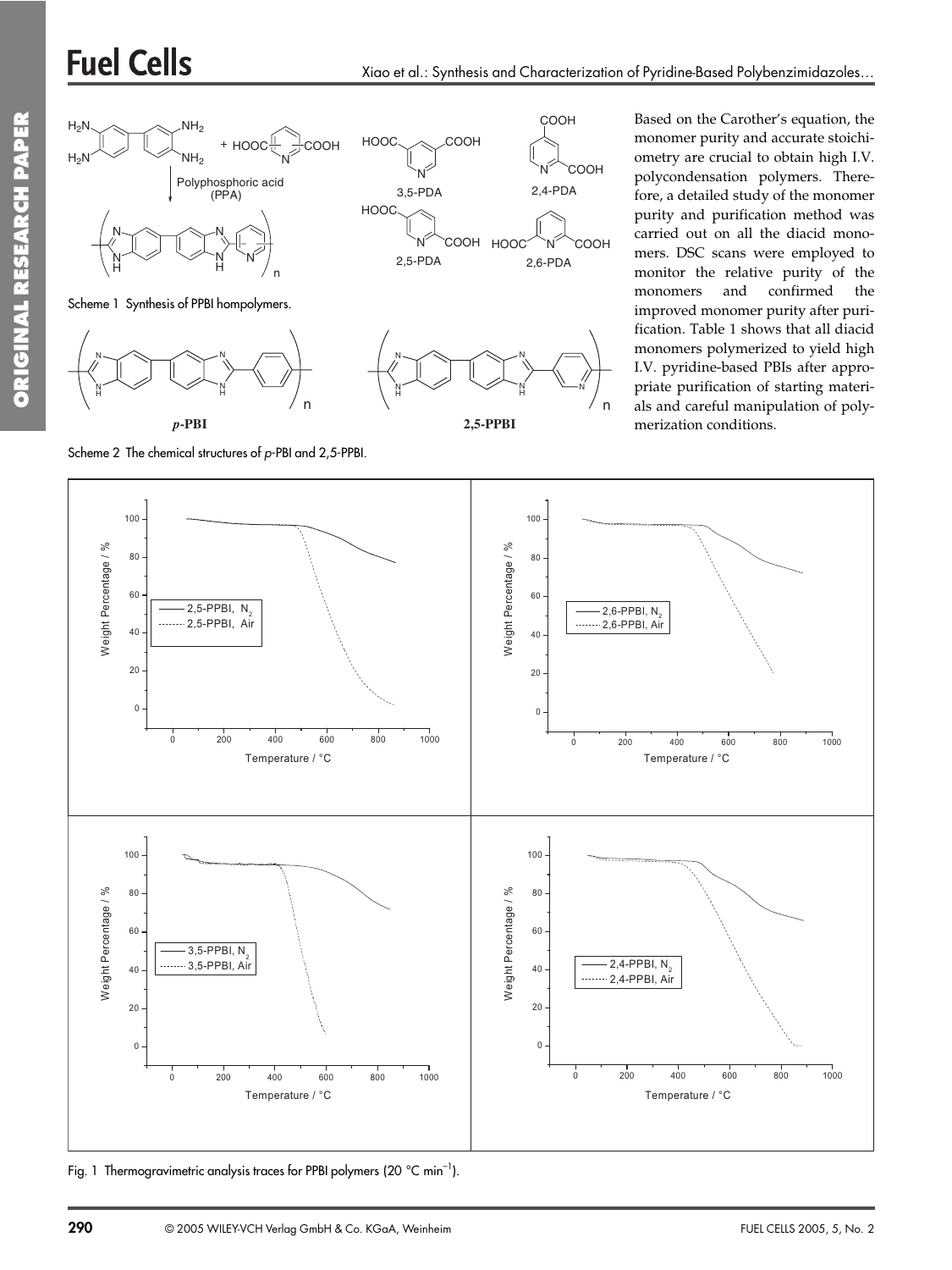One of the major barriers to the extensive application of the rigid rod PBI polymers has been their poor solubility and processability [16]. For example, the para-structure  $p$ -PBI, as shown in Scheme 2, has a rigid polymer backbone and limited solubility in polyphosphoric acid. The polymerizations of  $p$ -PBI in PPA are difficult to control at a polymerization concentration higher than 4% because the polymer precipitates [15, 21]. Surprisingly, the simple substitution of the pyridine ring for the phenyl ring allowed the polymerization of 2,5-PPBI in PPA at polymerization concentrations up to 18%. Clearly the incorporation of the extra nitrogen in the polymer backbone improved the solubility of the polymer in PPA significantly and thus enhanced the polymer processability.

The <sup>1</sup>H-NMR spectra of the PPBIs were measured in deuterated sulfuric acid (i.e.  $D_2SO_4$ ). In all cases, the <sup>1</sup>H chemical shifts ranged from 7 to 9 ppm, confirming that all the protons were in aromatic environments. Signals that might be due to incomplete ring closure were not detected in any of the polymers synthesized in this work.

The TGA thermograms of the pyridine-based PBIs were obtained in both flowing nitrogen  $(20 \text{ mL min}^{-1})$  and flowing air (20 mL min<sup>-1</sup>) at 20 °C min<sup>-1</sup>, as shown in Figure 1. Analogous curves for all the other PPBI structures (2,4-, 2,6-) were similar and showed that the thermal stabilities of all the PPBIs were quite high with an initial decomposition temperature of approximately 420  $^{\circ}$ C in air, as expected from the characteristic wholly aromatic structures of the PPBI polymer backbone. Thus, it demonstrated that PPBI polymers incorporating main chain pyridine groups retained the inherently high thermo-oxidative stability of polybenzimidazoles.

#### 3.2 Film Formation

In the present study, films of PPBI in polyphosphoric acid (PPA) were cast directly from the polymerization solution at approximately 200~220 °C without isolation or re-dissolution of the polymers. Since both polyphosphoric acid and PBI polymers were highly hygroscopic, moisture was readily absorbed from the atmosphere. The polyphosphoric acid solvent reacted with absorbed water to form phosphoric acid in-situ. The change in the nature of the solvent induced a solgel transition that produced membranes doped with phosphoric acid in one step. Furthermore, the effect of the polymer molecular structure on the film formation process was studied in detail, as summarized in Table 2, to understand and control the transition from solution to the desired gel films.

In the examples above, the polymerization concentration and subsequent casting concentration were adjusted for each polymer molecular structure, as shown in Table 2, to obtain a solution with an appropriate viscosity for film casting. The viscosities of the polymerization solution were a direct function of the rigidity of the polymer backbone, polymer concentration and polymer molecular weight. As shown in Table 2, the inherent viscosities of the 2,5-, 3,5-, 2,6-, 2,4- PPBIs were 2.5, 1.8, 1.3, and 1.0 dL  $g^{-1}$ , respectively, indicating reasonably high molecular weights. At the same polymerization concentration, the 2,5-PPBI polymerization solution was more viscous than all the other PPBI solutions due to its higher I.V. values and the more rigid polymer backbone stemming from the para-oriented 2,5-PDA diacid monomer.

In the case of the 2,5-PPBI, the hydrolysis of PPA to phosphoric acid coupled with the subsequent drain-off of the excess phosphoric acid and water increased the solid content and gave rise to mechanically strong polymer electrolyte membranes doped with phosphoric acid. This occurred in one step as opposed to the multiple steps of polymer isolation, redissolution in DMAc, film casting followed by washing, drying and PA doping that have been reported for the conventional imbibing method. When cast directly from a 4.5 wt.% 2,5-PPBI polymerization solution in PPA, mechanically strong PA-doped 2,5-PPBI membranes with a film solid content of approximately 7~8 wt.% were obtained. The PA doping levels of the resulting 2,5-PPBI membranes were approximately 15~25 mol of PA per PBI repeat unit, much higher than that of the previously reported PBI polymer electrolyte membranes prepared by the imbibing method which averaged 6 moles of phosphoric acid per PBI repeat unit.

In contrast, the 3,5-PPBI showed very different behavior when cast from the PPA polymerization solution (solid content 5~20%). The 3,5-PPBI polymer retained all of the phosphoric acid generated during the PPA hydrolysis process, and liquid drain-off was not observed. As a result, the 3,5-PPBI did not form a film upon casting from the PPA polymerization solution. Instead, the cast solution remained a honey-like solution upon hydrolysis of the polyphosphoric

Table 2 Effect of PPBI polymer structures on the film formation processes.

| Sample   | Diacid structure    | I.V. | Cast conc. /wt.% | Film formation process                                         |
|----------|---------------------|------|------------------|----------------------------------------------------------------|
| 2,5-PPBI | <b>HOOC</b><br>COOH | 2.5  | 4.5%             | Mechanically strong film                                       |
| 3,5-PPBI | <b>HOOC</b><br>COOH | 1.8  | $= 20\%$         | No liquid drain-off, Not film-<br>forming, honey-like solution |
| 2,6-PPBI | <b>HOOC</b><br>COOH | 1.3  | 7.0%             | Mechanically strong film                                       |
| 2,4-PPBI | HOOC.<br>СООН       | 1.0  | 7.5%             | Liquid drain-off<br>Mechanically weak film                     |

acid and a sol-gel transition was not observed.

The 2,4-PPBI with an I.V. of 1.0 dL  $g^{-1}$  was prepared in PPA and cast directly onto glass substrates. Upon hydrolysis, some liquid drainoff was observed. However, the mechanical properties of the resulting 2,4-PPBI films were extremely weak and the further characterization of the 2,4-PPBI membranes could not be performed because of the difficulty in maintaining film integrity.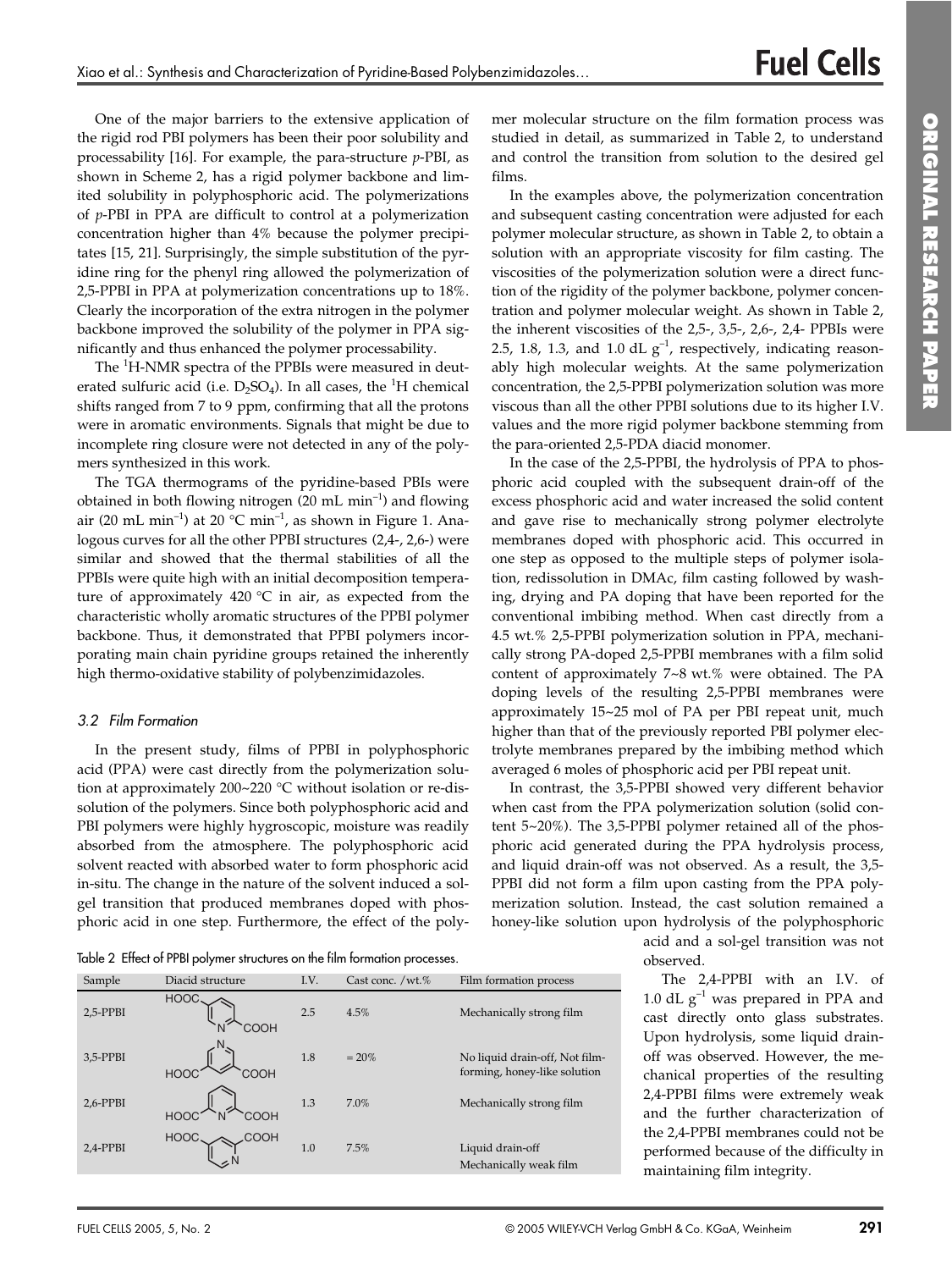Mechanically strong PA-doped 2,6-PPBI membranes were prepared via the sol-gel process when cast directly from a 7.0 wt.% PPA polymerization solution. The 2,6-PPBI were the only meta-structure PPBI that gave strong membranes via the PPA process. The PA doping levels of the resulting membranes ranged from approximately 8 to 10 mol of PA per PPBI repeat unit with a polymer solid content of 15 wt.% to 20%, depending upon the hydrolysis process.

#### 3.3 Membrane Properties

**Fuel Cells** 

Further characterization of the pyridine-based PBI (PPBI) membranes from the PPA process involved determination of important fuel cell parameters such as the mechanical properties and the ionic conductivities.

The mechanical properties of the 2,5-PPBI and the 2,6-PPBI, as representatives of the para- and meta-structured pyridine-based PBI homopolymers, were characterized by tensile measurements. The typical stress-strain curves of the 2,5-PPBI and 2,6-PPBI membranes from the PPA process are shown in Figure 2 and summarized in Table 3.

In the case of 2,5-PPBI membranes from the PPA process, the PA doping level of the membranes averaged approximately 20 mol of phosphoric acid per PBI repeat unit, considerably higher than the previous reported values for PAdoped PBI membranes from the conventional imbibing method. The 2,5-PPBI membranes with such high PA doping levels were mechanically strong and easy to handle for the membrane electrode assembly (MEA) fabrication. An average tensile strength and elongation at break of about 1.8 MPa and 390% was obtained, respectively. In comparison, the previous literature indicated that the membrane mechanical properties became limiting at high PA doping levels and a useful doping level was suggested to be between 3.5 to 7.5 mol of PA per PBI repeat unit [13, 22].

The comparison between the mechanical properties of the 2,5-PPBI and 2,6-PPBI membranes clearly demonstrated that the different polymer molecular structures significantly affected the mechanical properties of the PPBI membranes from the PPA process. As shown in Figure 2, the 2,6-PPBI membranes from the PPA process exhibited mechanical properties quite different from those of the 2,5-PPBI membranes. The stress-strain curve of the 2,6-PPBI showed a yield stress of approximately 1.9 MPa at the yield strain of 40% and an ultimate tensile strength of about 1.8 MPa at an elongation of 150%. The elongation at break for the 2,6-PPBI membranes was considerably lower than that for the 2,5-PPBI membranes, probably because of the lower doping level of phos-



Fig. 2 Stress-strain curves of 2,5-PPBI and 2,6-PPBI membranes from the PPA process.

phoric acid and lower polymer I.V. values. The polymer weight percentages in the final 2,6-PPBI membranes were approximately twice as much as those for the 2,5-PPBI membranes, which were presumably due to the more flexible polymer backbone of the meta-structured 2,6-PPBI and the corresponding higher casting concentration.

Overall, in contrast to the PA-doped PBI membranes from the conventional imbibing method, the PPBI membranes from the PPA process showed high mechanical properties at

Table 3 Comparison of tensile tests for 2,5-PPBI and 2,6-PPBI membranes from the PPA process.

| Sample                         | Film composition<br>polymer wt.% | Yield stress<br>$MPa(SD^a)$ | Yield strain<br>$\%$ (SD) | Stress at break /<br>MPa(SD) | Strain at break /<br>$\%$ (SD) |
|--------------------------------|----------------------------------|-----------------------------|---------------------------|------------------------------|--------------------------------|
| 2,5-PPBI 2040 $M\%^b$ PA doped | 8.5%                             | $0.45 \ (\pm 0.03)$         | $25.90 \ (\pm 1.17)$      | $1.82 (+0.09)$               | $385.8 \ (\pm 14.0)$           |
| 2,6-PPBI 850 M% PA doped       | 17.8%                            | $1.92 \ (\pm 0.05)$         | 42.90 $(\pm 1.47)$        | $1.79(+0.04)$                | $153.0 \ (\pm 19.7)$           |

<sup>a</sup> SD: Standard deviation.

<sup>b</sup> PA doping level: molar percentage of PA per PBI repeat unit.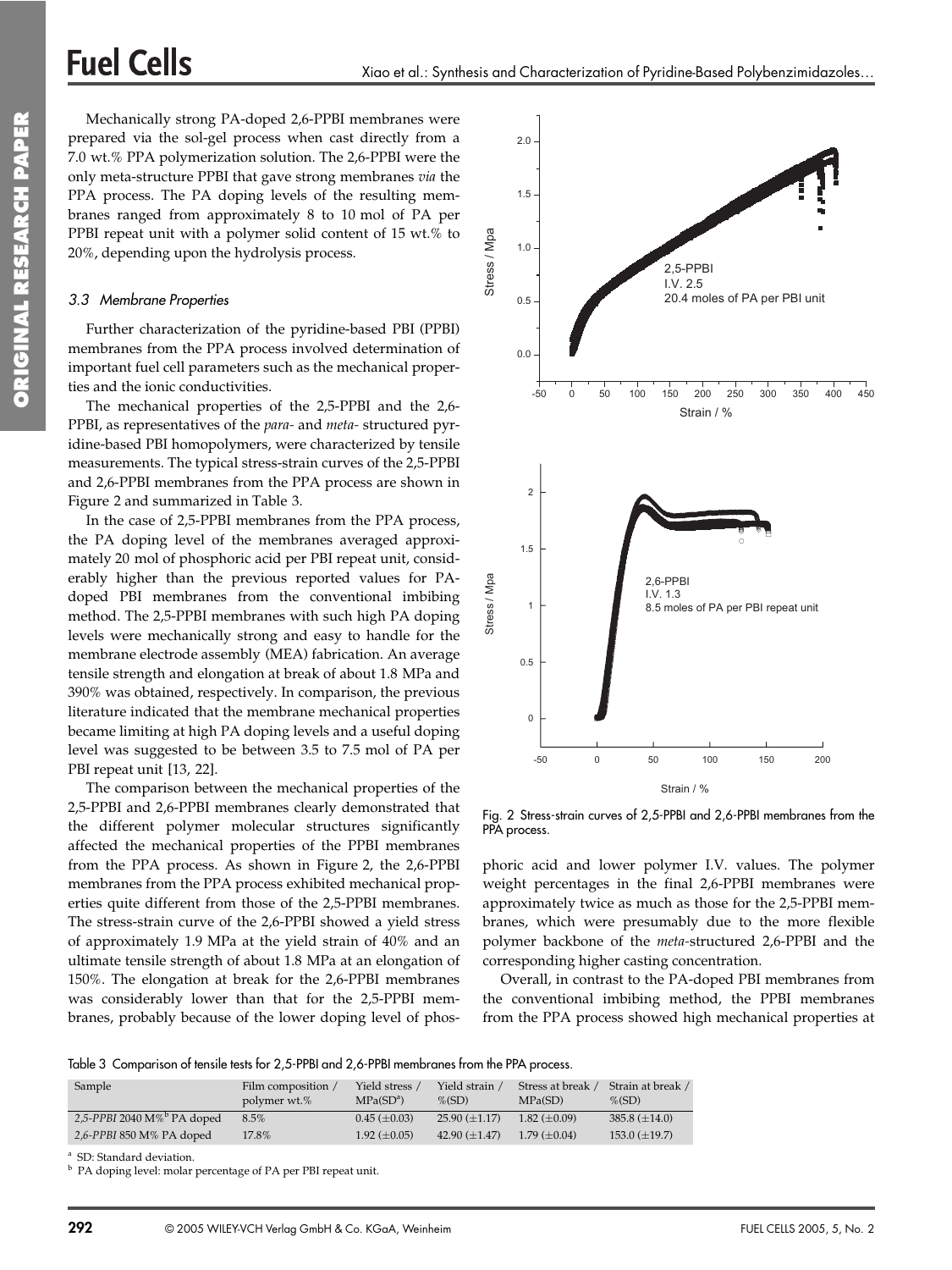high PA doping levels owing to the high I.V. and unique gel structure of the polymers prepared via the PPA route. After casting film from the polymerization solution, the hydrolysis of the polyphosphoric acid to phosphoric acid induced a transition from solution to gel structure and generated high doping levels of phosphoric acid in-situ. The higher elongation at break for the para-structured 2,5-PPBI was influenced by the more rigid polymer backbone and higher polymer I.V. values which allowed the film casting at lower polymer concentrations and resulted in a higher PA doping level. The high PA doping level combined with high mechanical properties of the 2,5-PPBI membranes made the *para*-structured PPBI a promising candidate for fuel cell applications.

A key feature of a fuel cell membrane is its proton conductivity. It is well known that the proton conductivity of the PA-doped PBI membrane is greatly influenced by the presence of water and mildly dependent on the environmental humidity [23]. Furthermore, the operation of a PEMFC at temperatures higher than 120 °C without any external humi-



Fig. 3 Temperature dependence of ionic conductivity of PA-doped 2,5-PPBI and 2,6-PPBI membranes.

dification is highly desired because it offers many advantages including alleviation of the water management problem, fast electrode kinetics and high tolerance to fuel impurities. As a result, fuel cell systems based on such high temperature membranes will be simplified considerably. Hence, the characterization of the membrane proton conductivities was focused on anhydrous conditions with temperatures ranging from room temperature to 200 °C. Since the PBI polymers are hygroscopic by nature due to the intermolecular hydrogen bonding between the N-H groups along the PBI backbone and water, the membranes were dried by first heating from room temperature to 200 °C and holding at 200 °C for 1 h. The membrane samples were then cooled in a vacuum oven and taken out just before the test in an effort to keep the samples dry. The proton conductivities for the PPBI polymer electrolyte membranes were measured as a function of temperature in a programmable drying oven, as reported in Figure 3 for 2,5-PPBI membranes and 2,6-PPBI membranes.

Figure 3 demonstrates that the conductivities of the PAdoped PBI membranes increased with temperature as well as the PA doping level. The para-structured 2,5-PPBI membrane with 20.4 mol of PA doping level exhibited a conductivity of  $0.018$  S cm<sup>-1</sup> at room temperature and approximately 0.2 S cm<sup>-1</sup> at 160-200 °C. For the *meta*-structured 2,6-PPBI membranes with 8.5 mol of PA doping level, the measured conductivity was  $0.01 S cm^{-1}$  at room temperature and approximately  $0.1 S cm^{-1}$  at 160-200 °C. The comparison between the proton conductivities of the 2,5-PPBI membranes and 2,6-PPBI membranes confirmed that the polymer molecular structure and doping levels affected the properties of the final membranes significantly. The only difference between the 2,5- and 2,6-PPBI membranes was the substitution pattern on the incorporated pyridine ring which varied the rigidity of the polymer backbone, the viscosity of the casting solution and the PA doping level of the final membranes.

In comparison, the previously reported conductivity values for the PA-doped m-PBI (commercial PBI structure) membranes ranged from  $2.5 \times 10^{-3}$  S cm<sup>-1</sup> at 130 °C for a membrane with PA doping level of 380 mol%  $H_3PO_4$  to  $4.6 \times 10^{-2}$  S cm<sup>-1</sup> at 165 °C for a membrane doped with 450 mol%  $H_3PO_4$  [7, 22]. Despite the variations in the physical and chemical differences between the PA-doped 2,5-PPBI and 2,6-PPBI membranes, the proton conductivities of both PPBI membranes are considerably higher than those reported previously for the PA-doped PBI membranes prepared via the conventional imbibing method owing to their inherently high PA doping levels. More importantly, these highly conductive PPBI membranes from the PPA process were mechanically strong at the high PA doping level and therefore amenable for MEA fabrication.

A better understanding of the mechanism for the membrane proton conductivity can be obtained from the Arrhenius plot of the  $\ln (\sigma T)$  against the inverse of temperature. In a proton-hopping dominant mechanism, the conductivity usually follows a simple Arrhenius law as described by the equation: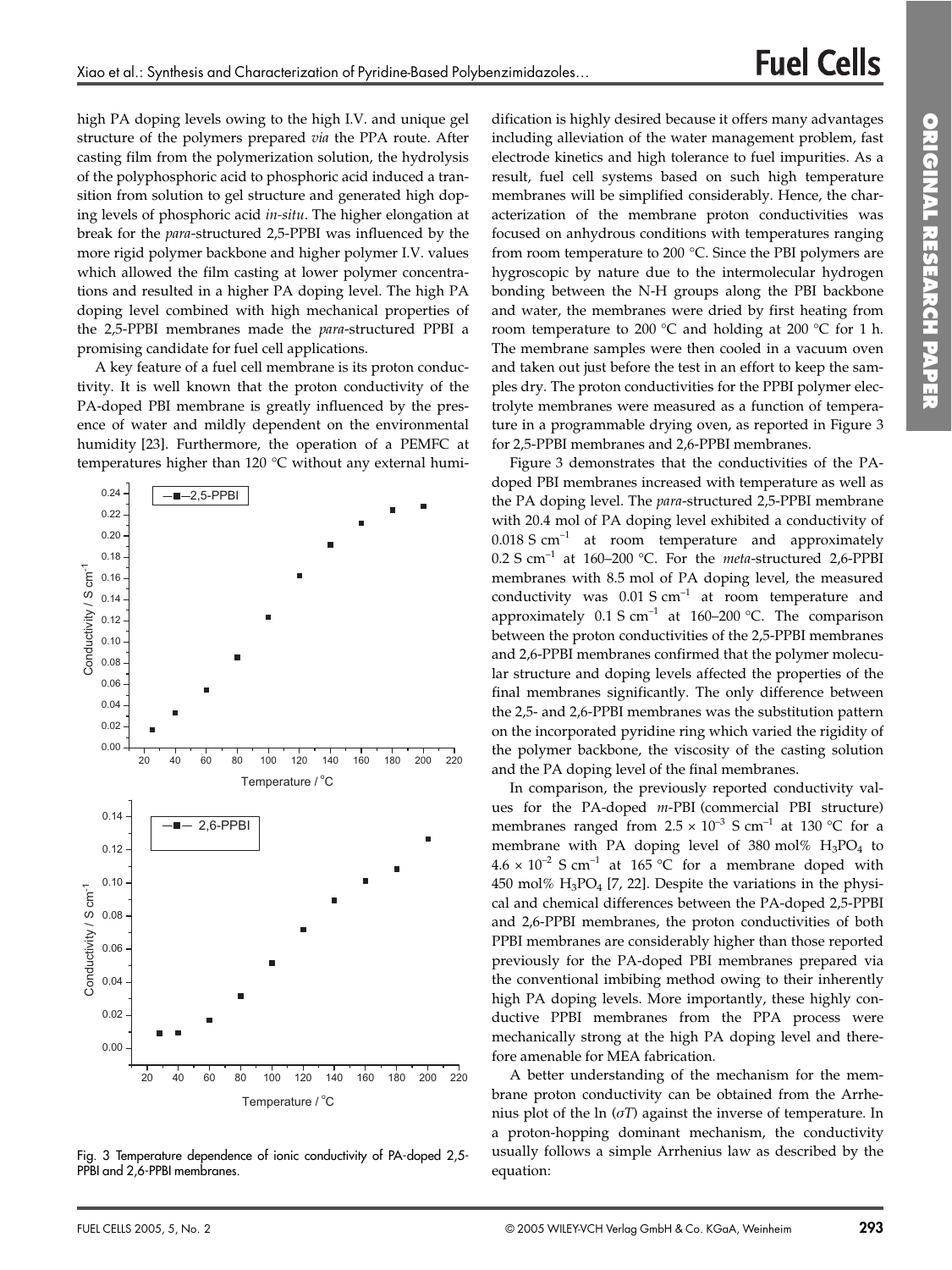# **Fuel Cells**

 $rac{Ea}{RT}$  $\sigma = \sigma_0 \exp$  | -

where *Ea* is an activation energy for conduction,  $\sigma_0$  is a preexponential factor and  $R$  is the gas constant. A straight line in this type of plot usually indicates an Arrhenius type of behavior while changes in the slope of the curves imply a much more complicated mechanism. Figure 4 presents the Arrhenius plots of the 2,5-PPBI and 2,6-PPBI membranes.

The temperature dependence of the conductivity for both membranes showed a straight line for the temperature range from room temperature to approximately 160  $^{\circ}$ C, as demonstrated by the linear curve fitting shown in Figure 4. However, the slopes of the curves decreased and deviated from the straight line at temperatures higher than 160 °C, which indicated a more complicated mechanism.

When curvature is present in the plots of  $\ln (\sigma T)$  against  $1/T$ , empirical equations derived from free-volume theory



Fig. 4 Arrhenius plots of  $\ln (\sigma T)$  vs. 1/T of 2,5-PPBI membrane and 2,6-PPBI membranes prepared from the PPA process.

294

such as the Vogel-Tamman-Fulcher equation and Williams-Landel-Ferry equation are usually employed to explain the mechanism. However, in our case, another hypothesis that may account for the curvature is the composition change of the phosphoric acid. It has been suggested that the proton conduction mechanism in the PA-doped PBI may be attributed to conduction through a chain of acid molecules as well as the interaction of PBI polymers and the phosphoric acid [23]. The phosphoric acid protonates the imidazole ring of the PBI polymers and the protons hop between the PBI backbones and the acid facilitated by the hydrogen bond forming and breaking processes. Higher temperatures enhance the Brownian motion and contribute to faster proton switching processes, which provide an explanation for the overall trend of increasing conductivity with increasing temperatures for the PA-doped PBI membrane systems. A counter effect of the increasing temperature at temperatures higher than  $160^{\circ}$ C is the formation of the oligomeric species of polyphosphoric acid which results in lower proton conductivity [24]. Further detailed study of the proton conduction mechanism employing solid state NMR technique is in progress and will be presented in a subsequent research article.

Overall, the pyridine-based PBI membranes from the PPA process exhibit excellent mechanical properties and proton conductivity at high temperatures and are promising materials for high temperature PEM fuel cell applications. Preliminary fuel cell evaluations were performed on the 2,5-PPBI membrane from the PPA process with a thickness of  $0.203$  mm  $({\sim}8$  mils), as illustrated in Figure 5. The MEA active area was  $10 \text{ cm}^2$  and noble metal (Pt) catalyst loading in both electrodes was 1.0 mg cm<sup>-2</sup>. It should be noted that all PBI-based fuel cells were operated without external humidification for either hydrogen or oxygen. The results showed that the PA-doped PBI membranes prepared from the PPA process can be used successfully for operating a fuel cell at tem-



Fig. 5 Performance curves of  $H_2/O_2$  fuel cells based on PA-doped PPBI membranes from the PPA process.